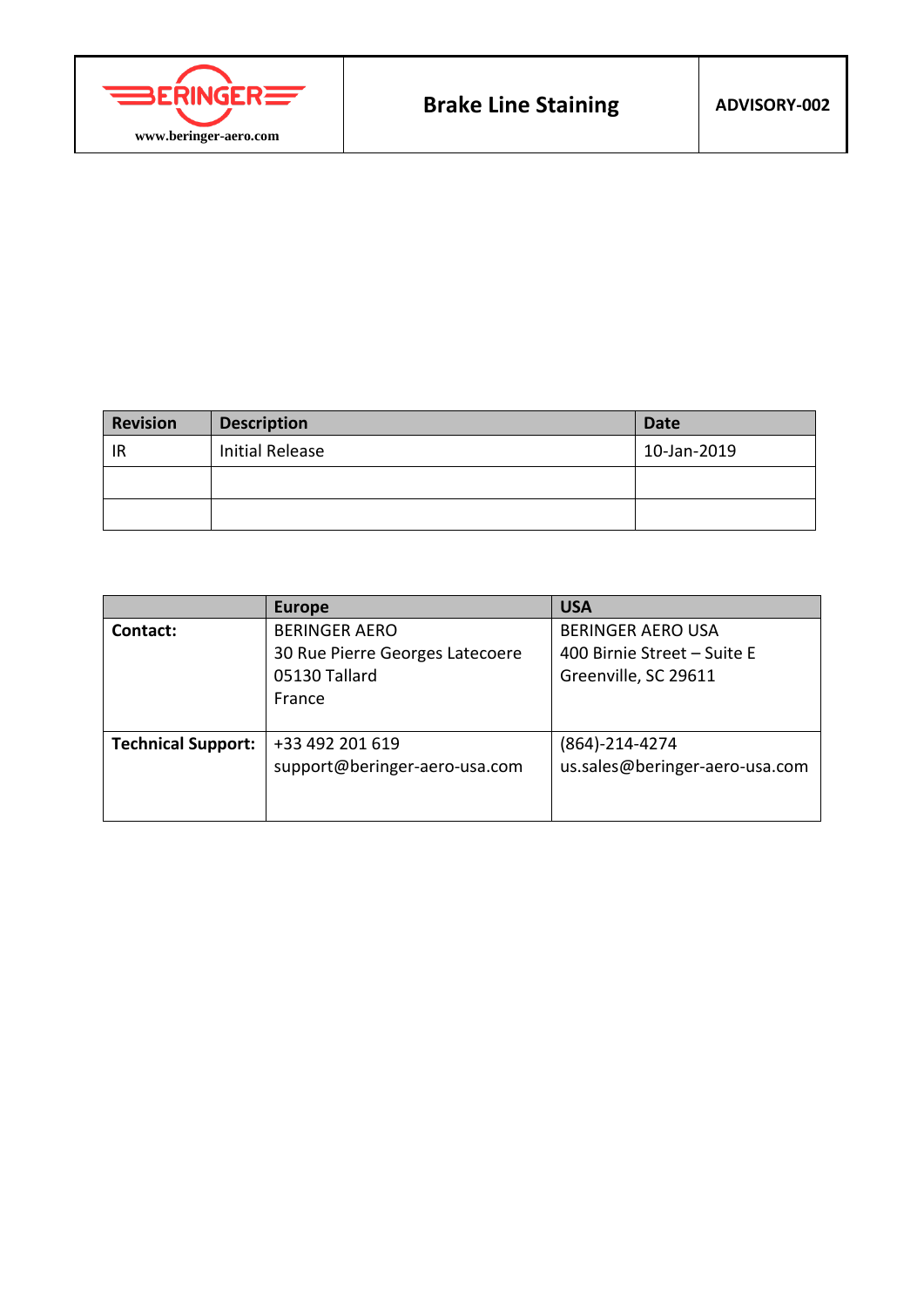

# **1 EFFECTIVITY**

All steel braided brake lines with clear plastic jacketing and plastic radius guide.

# **2 PURPOSE**

The purpose of this advisory is to provide information to mechanics and pilots about the staining of brake lines.

#### **3 BACKGROUND**

Numerous brake lines have been replaced due to staining that was noticed near the end fittings on the steel braided brake lines with plastic jacketing.

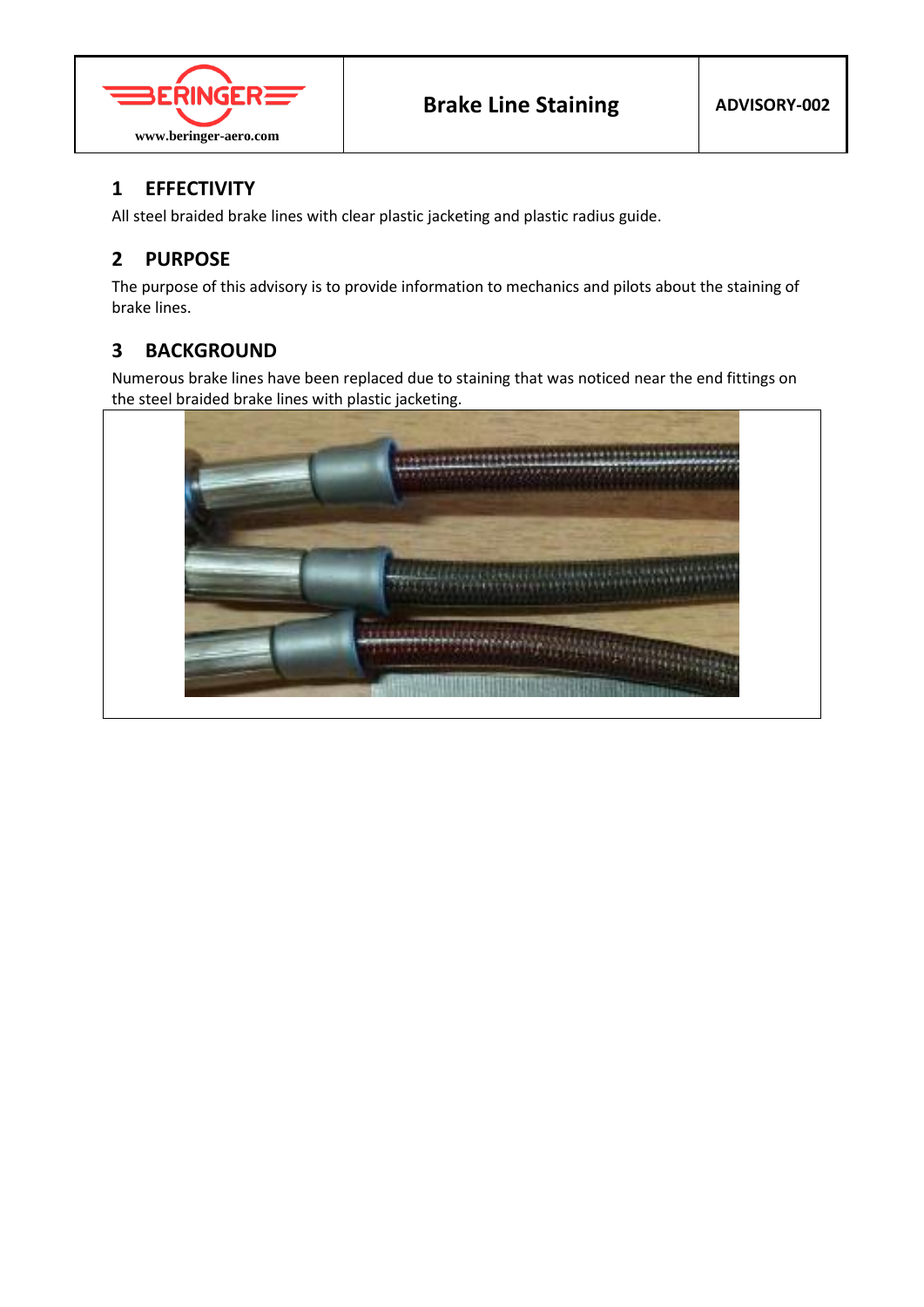

### **4 ADVISORY**

#### *There is no conformity issue, operational issue, or safety issue related to this observed staining. The brake lines should be used as is.*

Multiple stained brake lines that had been removed from aircraft were pressure tested. No defects were found. It has been concluded that an external source causes the staining, and that the staining is not indicative of any leak or malfunction: